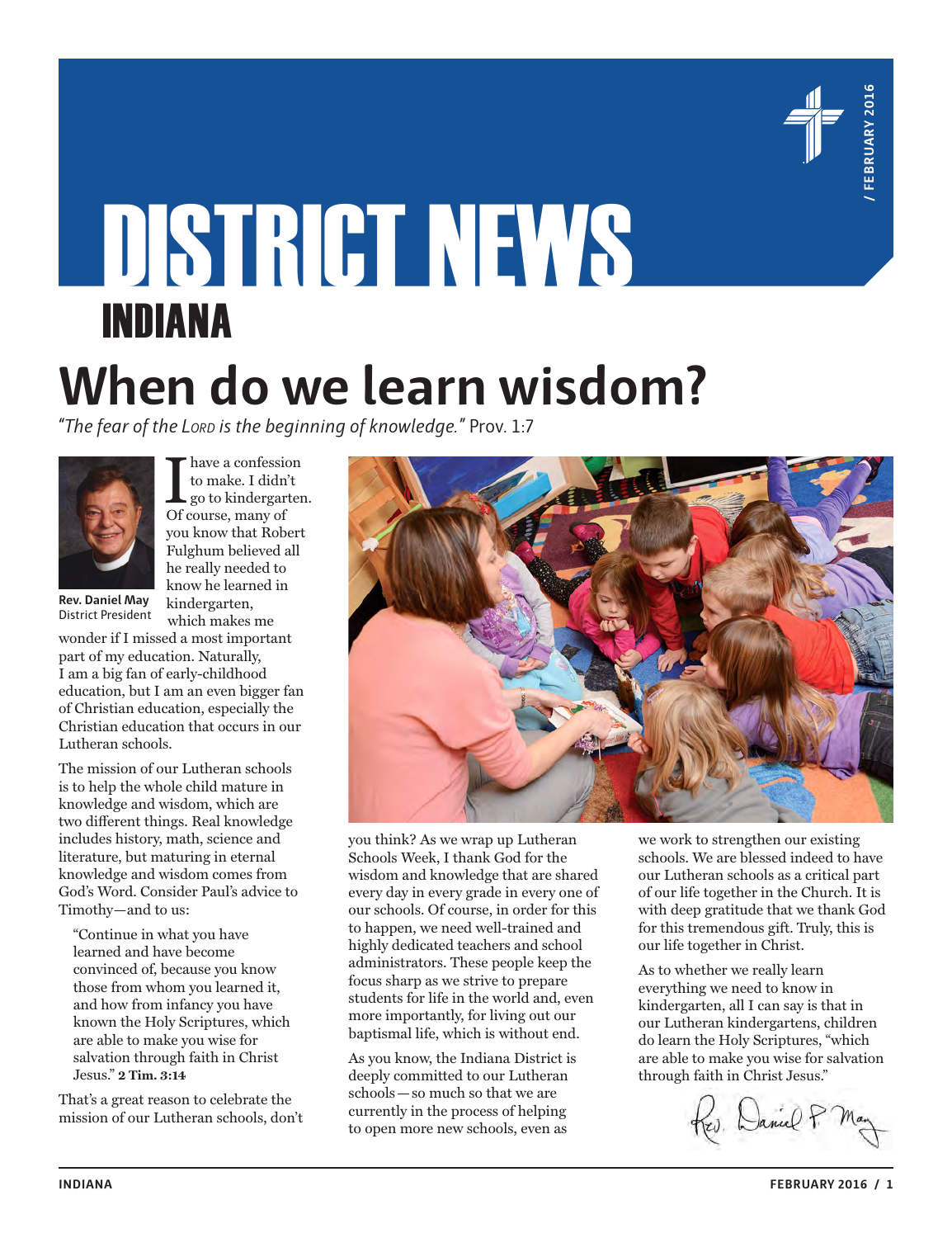# **FRIICATION**

# **Lutheran South Unity School meets student needs through enrichment room**



T riston Richards, a fourth grader at Lutheran South Unity School (LSUS), Fort Wayne, loves bugs, animals and science. His mom, Debbie, couldn't believe his ability to identify dinosaurs at a young age. In spite of his interest in science, however, school hasn't always been easy for Triston.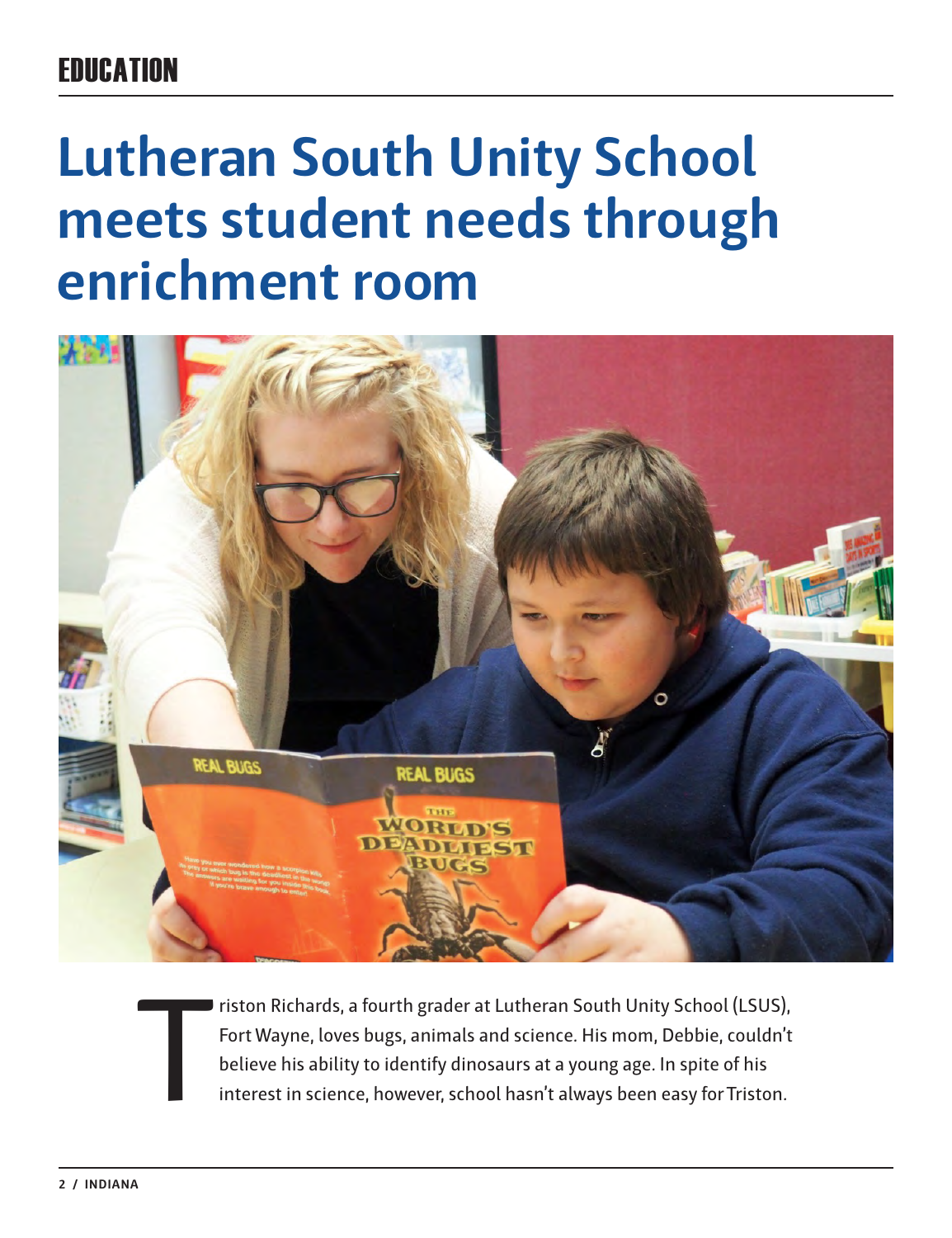**During kindergarten and first grade, his teachers noticed he lagged behind other students** in reading and began making accommodations for his learning needs as a result. But by third grade, Triston was still struggling and tested at only a first-grade reading level. Triston needed specialized help, and the enrichment room at Lutheran South Unity School provided just that, giving Tristan the support he needed for his abilities to improve.

**With a focus on students who have gaps in learning or other deficiencies,**  including reading, math, or learning disabilities, the enrichment room builds student confidence and makes learning more enjoyable. "We have a full special education program," teacher Malissa Desormeaux says, "with two Title I teachers, one full-time teacher to work with the school's [enrichment program], and others who work with kids with disabilities." This support gives kids like Triston the help they need to gain learning success.

**Last year, Desormeaux served as Triston's third grade teacher**  before moving into her current role as enrichment room coordinator. She noticed Triston's discouragement with learning. "Last year," she says, "he was down on himself. He felt bad that he was way different than others." That's when the teachers in the enrichment room sprang into action, focusing on Triston's learning deficits in reading, spelling and writing, customizing their teaching techniques to his deficiencies. They also collaborated with his classroom teachers, who continued the same techniques in class. Volunteers tutored him as well, reading with him

for an additional hour every day to improve his reading proficiency.

**Because of the efforts of teachers and staff at LSUS,** Triston jumped from a first-grade to third-grade reading level in one year. This improvement in reading scores has also helped Triston's confidence to soar. He's not embarrassed about his reading anymore. His spelling scores have improved as well. Desormeaux says, "He's even gotten perfect spelling tests." Now that Desormeaux works as a fulltime enrichment room teacher, she is also using techniques like Feuerstein's Instrumental Enrichment method, intentionally allowing kids to practice certain "brain games" that will build cognitive development.

**Tristan has found great success with these specialized methods**. Debbie acknowledges that the teachers at Lutheran South Unity have been instrumental to her son's success. They have even taught her ways to help Triston complete homework. That success has continued into his fourth-grade year, with additional improvements in reading and spelling. Now that he is reading grade-level books, he no longer feels embarrassed about his learning challenges. In fact, he's proud of how far he's come.

**This is the difference that Lutheran South Unity School provides for their students.** They meet the needs of students by providing them with the best in enrichment room resources. But Triston, our avid bug collector, doesn't have to explain that to anyone. You can see it in his smile when he tells you about the latest book he's reading.



## **Resources available for students**

All Lutheran schools receive Title I services, including speech, occupational and physical therapy from our public school corporations.

#### **Concordia Lutheran High School, Fort Wayne**

- **• Full-time** study center with **two hours** available after school
- **• Three** full-time personnel in the study center
- **• One** part-time tutor (through Fort Wayne Community Schools)

#### **Emmanuel St. Michael, Fort Wayne**

- **• One** full-time resource room teacher
- **• Two** part-time teachers
- **• After-school** tutoring through Title I

#### **Suburban Lutheran, Fort Wayne**

- **• One** part-time tutor through Lutheran Special Education Ministries
- **• One** part-time Title I tutor
- **• Additional** part-time tutor

#### **Emmaus, Fort Wayne**

- **• Two** part-time tutors
- **• One** part-time Title I tutor

#### **St. John, Kendallville**

**• Full-time** resource teacher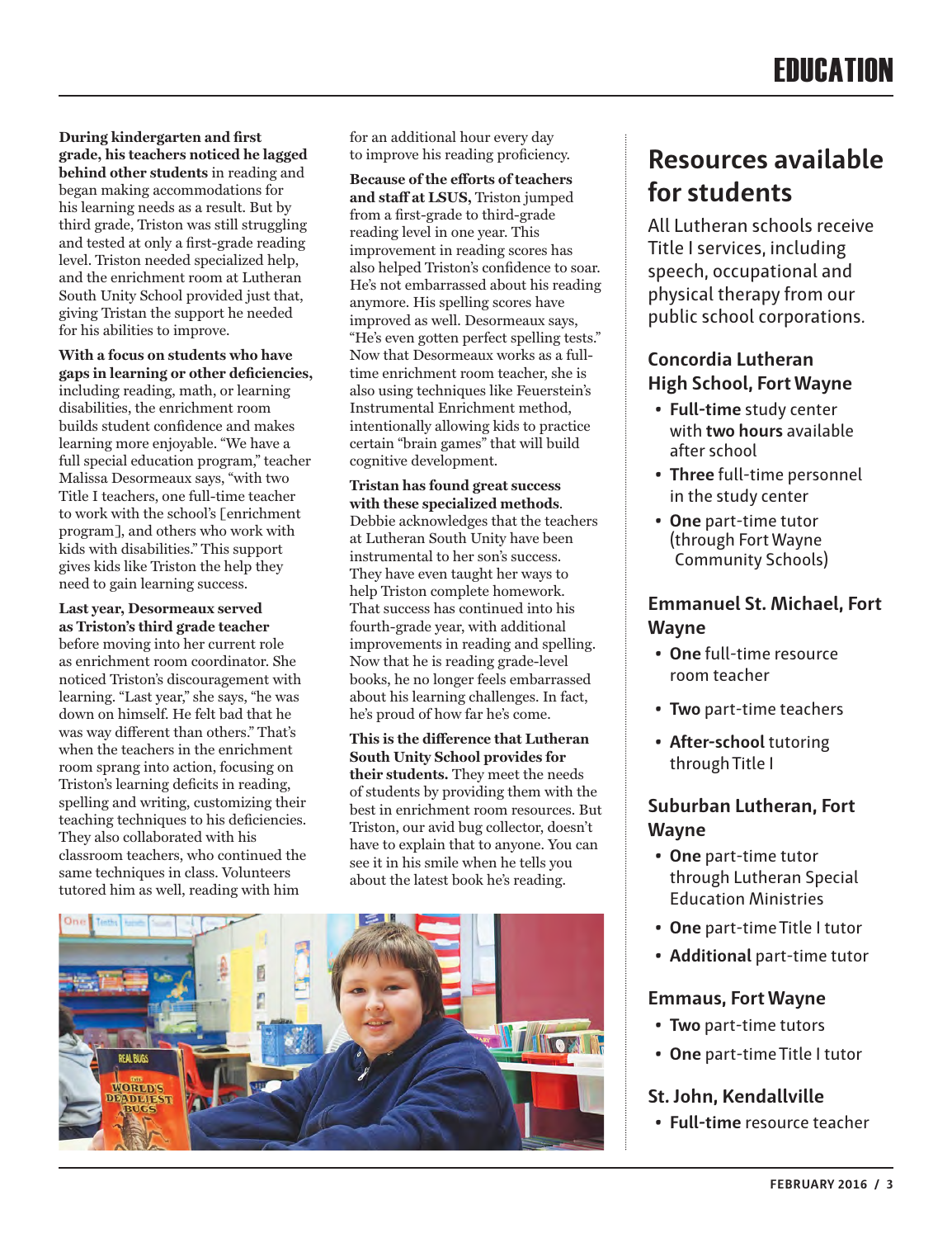# **FRIICATION**



# **Expansion increases education opportunities for St. John's Lutheran Church, Lexington**

t. John's Lutheran Church, the oldest Lutheran congregation in Lexington, has been God's instrument for more than 100 years, committed to sharing the life and love of Jesus in central Kentucky and throughout the world. Over the past four years, God has richly blessed its commitment to proclaiming His life-saving Gospel, with the average worship attendance growing from 170 to 229, and Sunday morning Bible class rising from 25 to 65.

This growth has placed increased

demands upon the congregation's aging, limited facilities, which could dictate how large and far St. John's could grow. For example, the current preschool operates in the church basement. Under these conditions, the school could never expand. Neither could it obtain certification, placing definite limits on its Christian educational outreach. These conditions also limit the size and quality of the church's Sunday school program.

Thanks to a new building campaign, "Building on Our Faith," all that

is about to change. Slated for construction sometime in the spring of 2016, a brand new, state-of-the-art facility will address these concerns and provide space for future ministry. Included in the facility are a brand new education wing, fellowship hall and sanctuary, along with dedicated office space.

For more information on St. John's building campaign, please visit their website at *stjohnslexington.org*, and look for construction updates soon.



**The ordination for Rev. Adrian Krebs was held on Saturday, Nov. 28 at Redeemer Lutheran Church, Seymour.** 

**From left, (front row)** Rev. Andrew Currao, **Rev. Adrian J. Krebs,** Rev. Daniel Lepley

**(Back Row)** Rev. Paul Neuman, Rev. Ed Keinath, Rev. Phil Bloch, Rev. Jimmy Rodriguez and Rev. Greg DeVore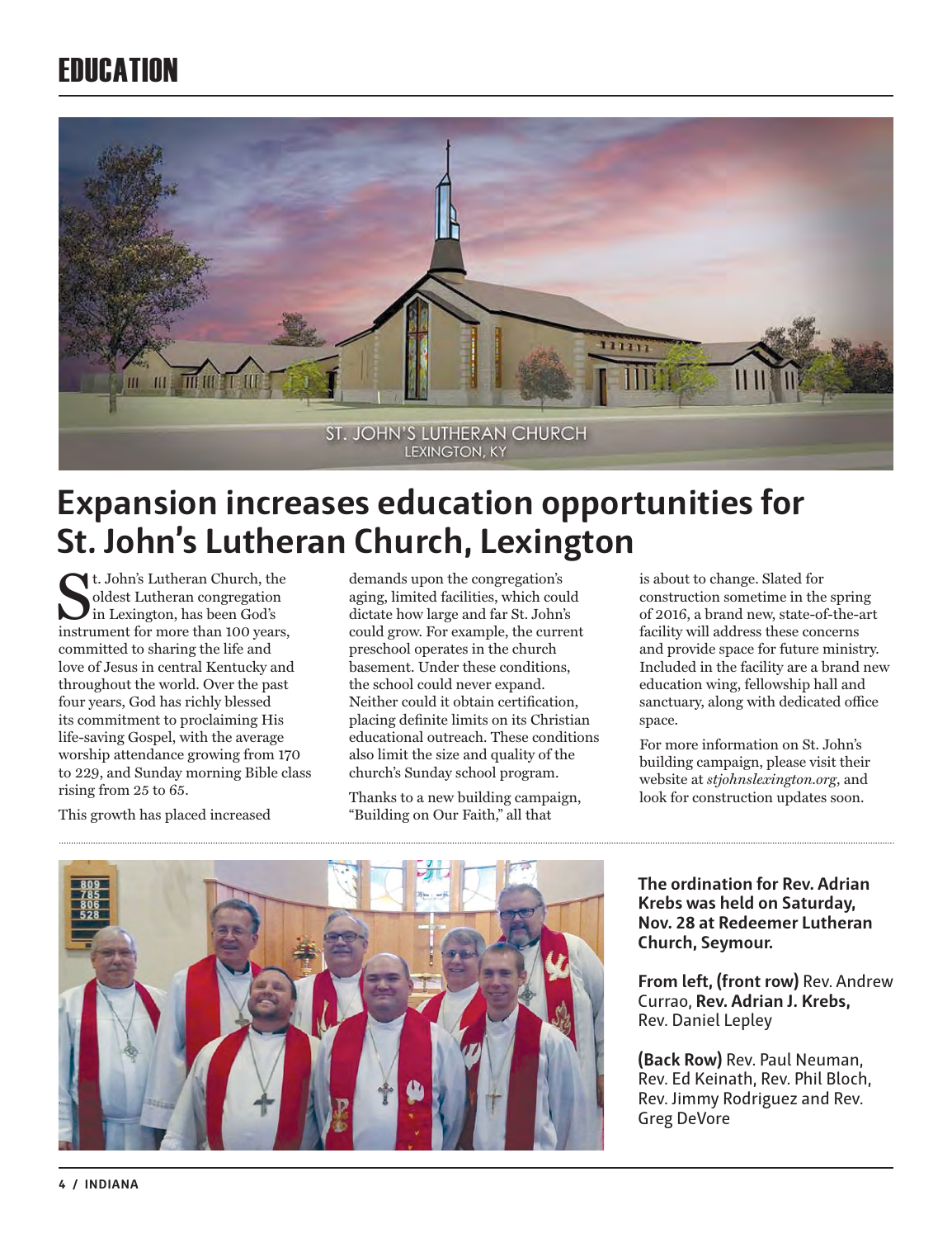# **FRIICATION**

# **Campus ministries carry on faith traditions, expand our reach**

**7**

**3**

**4**

**2 6**

**8**

Christian education plays a vital role in our life together in Christ and includes everything from early-childhood education programs and Sunday school activities to our Christian schools. But Christian education doesn't stop when youth graduate from high school. In fact, for some it is just beginning, thanks to our campus outreach ministries across the district. Bible studies, worship services and mission trips —even free English lessons—are just part of our outreach to college and university students. At each campus, we help students explore their faith while we reach out to unchurched students and the surrounding community. Please take a moment to familiarize yourself with our campus pastors and locations, and be sure to say a special prayer for our campus outreach efforts.

**1. Ball State University** Muncie,

Grace Evangelical Lutheran Church *lcmsubsu.com*

- **2. Butler University** Indianapolis St. Peter's Lutheran Church *stpetersindy.weebly.com*
- **3. Indiana State University & Rose-Hulman Institute** Terre Haute Immanuel Lutheran Church *immanuelevluth.com*
- **4. Indiana University** Bloomington University Lutheran Church *indianalutheran.org*

**5. IPFW** (Indiana University – Purdue University Fort Wayne) Fort Wayne *facebook.com/lutheranstudentfellowshipatipfw*

**5**

**1**

- **6. IUPUI** (Indiana University Purdue University Indianapolis) Indianapolis St. Peter's Lutheran Church *stpetersindy.weebly.com*
- **7. Purdue University** West Lafayette University Lutheran Church *ulupurdue.org*
- **8. University of Louisville** Louisville, Ky. Concordia Lutheran Church *concordia-lutheran.com*

# **February Prayer List**

#### **Week of Feb. 1**

- › **Northern Illinois District** › **Circuit 9**
- › **Martini, New Haven**
- › **St. Paul, New Haven**
- › **Christ, Woodburn**
- › **Zion, Woodburn**
- › **Promise, Fort Wayne**
- › **Mission: Gloria Dei Hispanic, Valparaiso**
- › **RSO: Siberian Mission Society**

#### **Week of Feb. 8**

- › **Northwest District**
- › **Circuit 11**
- › **St. John, Rensselaer**
- › **St. Luke, Rensselaer**
- › **St. James, Reynolds**
- › **St. John, Rochester**
- › **Redeemer, West Lafayette**
- › **University, West Lafayette**
- › **Mission: African Immigrants, Concordia, Louisville**
- › **Other: Valparaiso University**

#### **Week of Feb. 15**

- › **Ohio District**
- › **Circuit 22**
- › **Concordia, Evansville**
- › **Immanuel, Evansville**
- › **Messiah, Evansville**
- › **St. Paul, Evansville**
- › **Trinity, Evansville**
- › **St. John Vincennes**
- › **St. Peter, Vincennes**
- › **Mission: Tamil Indian, Calvary, Indianapolis**
- › **RSO: Wittenburg Village, Crown Point**

#### **Week of Feb. 22**

- › **Oklahoma District**
- › **Circuit 1**
- › **Grace, Dyer**
- › **St. Paul, East Chicago**
- › **Concordia, Hammond**
- › **St. Paul, Munster**
- › **Trinity, Hammond**
- › **Redeemer, Highland**
- › **Trinity, Lowell**
- › **Peace, Schererville**
- › **Mission: Burmese, Karen Ministry, New Life, Fort Wayne**
- › **RSO: Bethesda Lutheran Communities, Fort Wayne**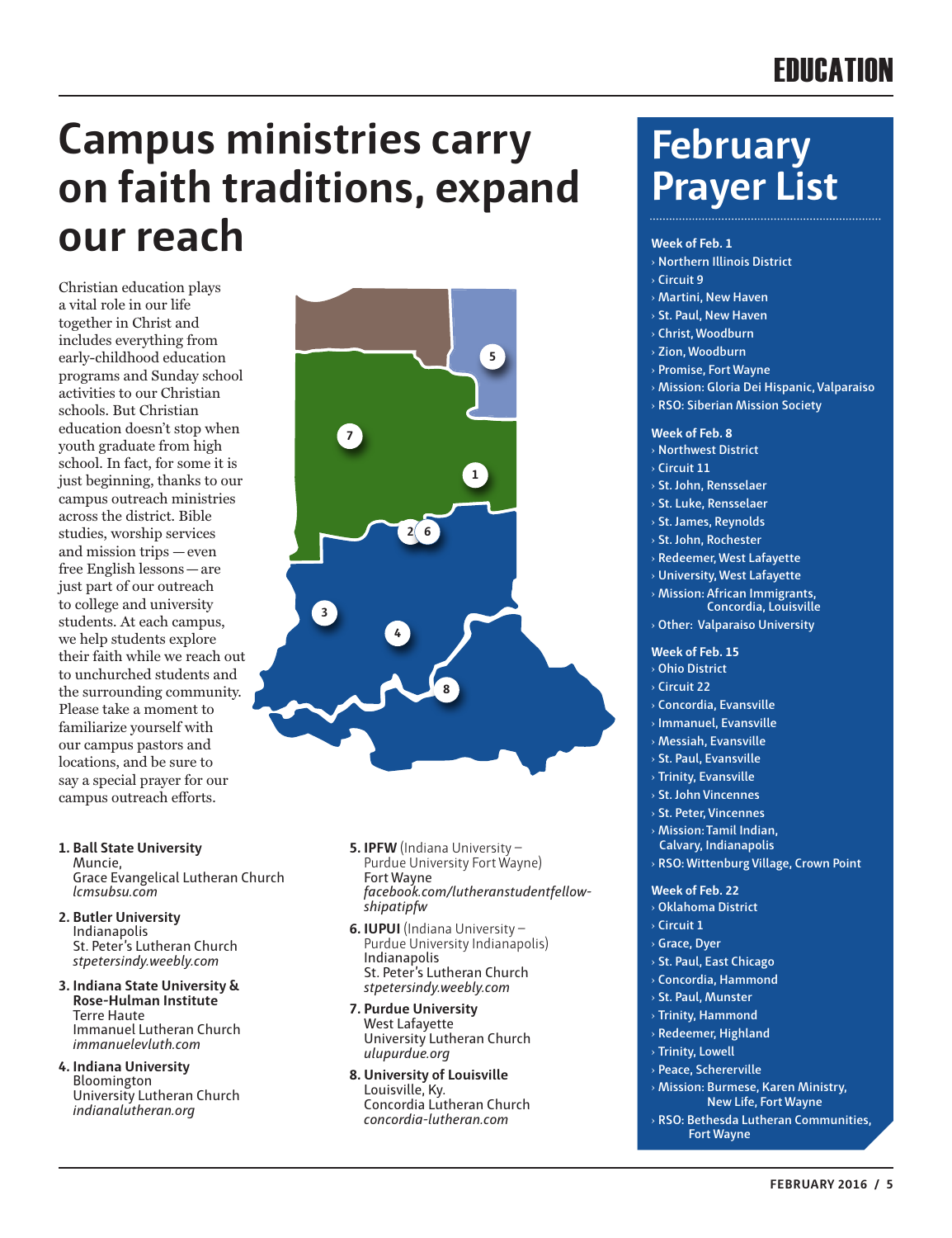# EVENTS

# **CALENDAR OF EVENTS February**

#### **FEBRUARY 5-7**

Katie Retreat for Pastors Wives, Inn of DePauw, Greencastle

**18-20** Best Practices for Ministry Conference, Phoenix, Ariz.

#### **MARCH 1**

Deadline for call documents and vicarage applications to be in the district president's office for spring placement

#### **APRIL 22**

Senior Adult Fest., Immanuel, Seymour

**23** Senior Adult Fest., Holy Cross, Fort Wayne

#### **25**

Vicarage assignments/candidate placement services, Concordia Seminary, St. Louis

#### **26**

Vicarage/deaconess Internship assignments, CTS

**27** Candidate placement service, CTS

#### **MAY 2-4**

Southern Pastors Conference, Camp Lakeview

**9-11** Northern Pastors Conference

**19** Deaconess placement, CTS

#### **JUNE 24-26**

Indiana District LWML Convention, Bloomington

#### **JULY 16-20** LCMS National Youth Gathering, New Orleans

# **Prayer List**

(CONTINUED FROM PAGE 5)

#### **Week of Feb. 29**

- › **Pacific Southwest District**
- › **Circuit 10**
- › **Peace, Berne**
- › **Immanuel, Decatur**
- › **St. John, Decatur**
- › **St. Paul, Decatur**
- › **St. Peter, Decatur**
- › **Zion, Decatur**
- › **Zion, Friedheim**
- › **Mission: Liberian Children's Ministry, New Life, Fort Wayne**
- › **RSO: Camp Lakeview, Seymour**



**The installation of Rev. Adrian J. Krebs was held on Sunday, Nov. 29 at Lord of Life Lutheran Church, North Vernon.**

Pictured: Rev. Andrew Currao, Rev. Matt Jung, Rev. Dr. John Reynolds, **Rev. Adrian J. Krebs**, Rev. Greg DeVore, Rev. Jeff Pulse, Rev. Ralph Blomenberg and Rev. Phil Bloch.

Also included in the picture are seminarian Rick Schneider and Vicar Alex Hoffmeyer.

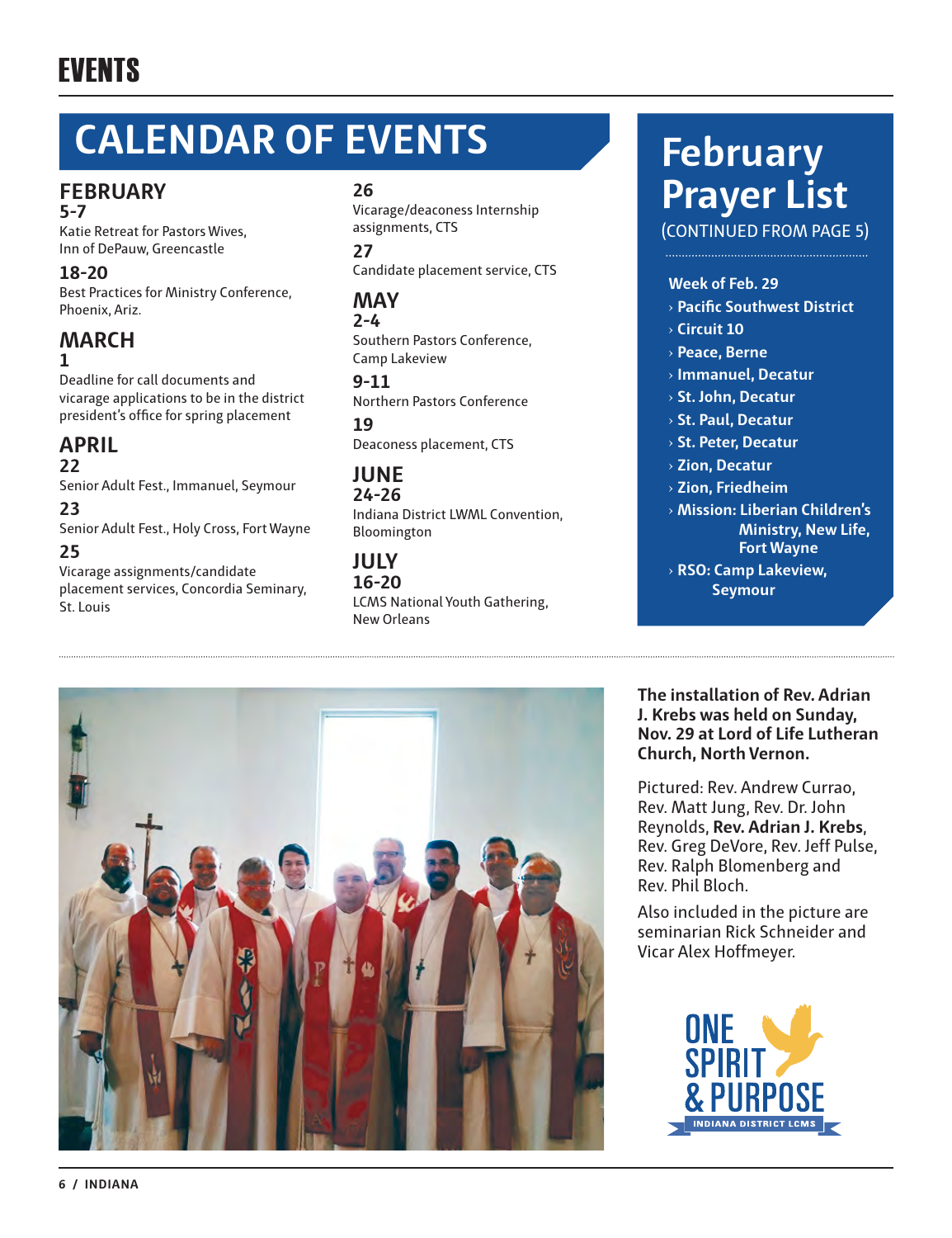# **CELEBRATIONS**

# **FEBRUARY BIRTHDAYS**

#### FEB. 2

Jean Ollman, 93, St. Matthew's, Delphi Irma Bell, 91, St. John, Lanesville

FEB. 3 Ben Emkes, 94, Zion, Seymour Esther Miller, 91, Emmanuel, Fort Wayne

FEB. 4 Harold Swarts, 90, Our Redeemer, Evansville

FEB. 5 Lorien Cress, 92, St. Paul (Preble), Decatur Mid Grolich, 90, Calvary, Plymouth

FEB. 7 Lowima Schneider, 95, Immanuel, Seymour Lyman Kasting, 90, Immanuel, Seymour

FEB. 8 Jean Arndt, 90, St. Peter, North Judson

FEB. 9 Genevieve Gary, 93, Calvary, Indianapolis Juanita Seeger, 93, Faith, DeMotte John Conway, 90, Holy Cross, Fort Wayne

FEB. 11 Mel Schott, 98, Holy Cross, Fort Wayne

FEB. 13 Betty Lorenz, 95, Emmanuel, Fort Wayne

FEB. 14 **Gertrude Klausmeier, 104, Emmanuel, Fort Wayne**

Harold Fischer, 97, Holy Cross, Fort Wayne Helen Snyder, 92, Immanuel, Seymour Lois Kaufman, 91, Emmanuel, Fort Wayne

FEB. 15 Gert Gresley, 94, St. John (Bingen), Decatur

FEB. 17 Mary Ann McCartney, 99, St. John, Indianapolis Irma Koepke, 92, St. John, Indianapolis

#### FEB. 18

Norma Lohman, 93, St. Paul's, Fort Wayne FEB. 19

Chester Sollman, 92, St. Paul's, Evansville FEB. 21

Joanne Hill, 92, Zion, New Palestine

FEB. 22

Mary Rump, 91, St. John, Indianapolis FEB. 23

Ruth Habel, 99, St. Paul's, Fort Wayne Viola Arnold, 97, St. John, Indianapolis

#### FEB. 24

Betty Janowski, 94, Our Redeemer, Evansville Paul Stein, 92, Holy Cross, Fort Wayne Leroy Rode, 91, St. John, Indianapolis

FEB. 27

Jerry Kohorst, 93, St. John, Vincennes

### **Belated Birthdays**

DEC. 10

Rose Hussung, 91, Shepherd of the Hills, Georgetown

JAN. 5

Alvera Knipstein, 93, St. John (Bingen), Decatur Florence Hoffman, 92,

St. John (Bingen), Decatur

JAN. 11

Virginia Peck, 90, St. John, Monroeville JAN. 16

Iona Wampner, 92, St. John, Indianapolis JAN. 29

Arthur Rump, 93, St. John, Indianapolis



## **SHARE YOUR STORIES WITH US**

The deadline for the **March** issue of The Lutheran Witness is **Feb. 10**.

Your stories and photos are most appreciated. Please send them to Jan Koenig at: **jan.koenig@in.lcms.org** 

or by postal mail to:

**Lutheran Witness Editor Indiana District LCMS 1145 South Barr St. Fort Wayne, IN 46802** 

Please remember that photos sent electronically should be in jpeg format with a minimum of 300 dpi.

# **FEBRUARY ANNIVERSARIES**

FEB. 1

Mr. and Mrs. Bob Walsh, 54, Faith, DeMotte FFR<sub>2</sub> Mr. and Mrs. Carl Diehm, 59, Holy Cross, Fort Wayne FEB. 5 Mr. and Mrs. Don Herald, 55, Calvary, Indianapolis Mr. and Mrs. Richard Rodenbeck, 61, Holy Cross, Fort Wayne Rev. and Mrs. Jerry Koch, 50, Holy Cross, Fort Wayne FEB. 8 Mr. and Mrs. Dale DeWitt, 57, St. James, Logansport FEB. 11 Mr. and Mrs. Robert Stebbe, 60, Calvary, Indianapolis FEB. 12 Mr. and Mrs. John Kohlmeyer, 67, Emmanuel, Fort Wayne Mr. and Mrs. Mike Lauderbaugh, 64, Carmel Mr. and Mrs. Marvin Hacker, 55, St. John, Vincennes

Mr. and Mrs. Larry Miller, 50, St. John, Monroeville FEB. 13 Mr. and Mrs. Paul Birch, 51, Zion, Seymour Mr. and Mrs. Larry Merkel, 56, Calvary, Plymouth FEB. 14 Mr. and Mrs. Ralph Imler, 68, Holy Cross, Fort Wayne Mr. and Mrs. Carl Hormann, 62, St. John, Monroeville Mr. and Mrs. Diz Steele, 58, Trinity, Hobart FEB. 15 Mr. and Mrs. Don Bruick, 71, Holy Cross, Fort Wayne Mr. and Mrs. Jim Spiller, 52, Carmel FEB. 18 Mr. and Mrs. Jim Buckhorn, 60, Carmel Mr. and Mrs. Calvin Dorward, 60 Heritage, Valparaiso Mr. and Mrs. Jack Oak, 60, Trinity, Dillsboro FEB. 19 Mr. and Mrs. Kenneth Higginbotham, 61 St. John, Lanesville

Mr. and Mrs. Bill Wermund, 50, Carmel

FEB. 23 Mr. and Mrs. Richard Mundt, 65, St. Paul's, Fort Wayne Mr. and Mrs. Don Williamson, 62, St. James, Logansport Mr. and Mrs. Charles Bell, 52, Immanuel, Seymour FEB. 25 Mr. and Mrs. Pat Hallam, 54, St. James, Logansport FEB. 26 Mr. and Mrs. Charles Willen, 61, Emmanuel, Fort Wayne FEB. 27 Mr. and Mrs. James Way, 50, St. John, Indianapolis FEB. 28

Mr. and Mrs. Don Keck, 62, Trinity, Darmstadt

### **Belated Anniversaries**

JAN. 11 Mr. and Mrs. Gary Davis, 58, St. John, Indianapolis